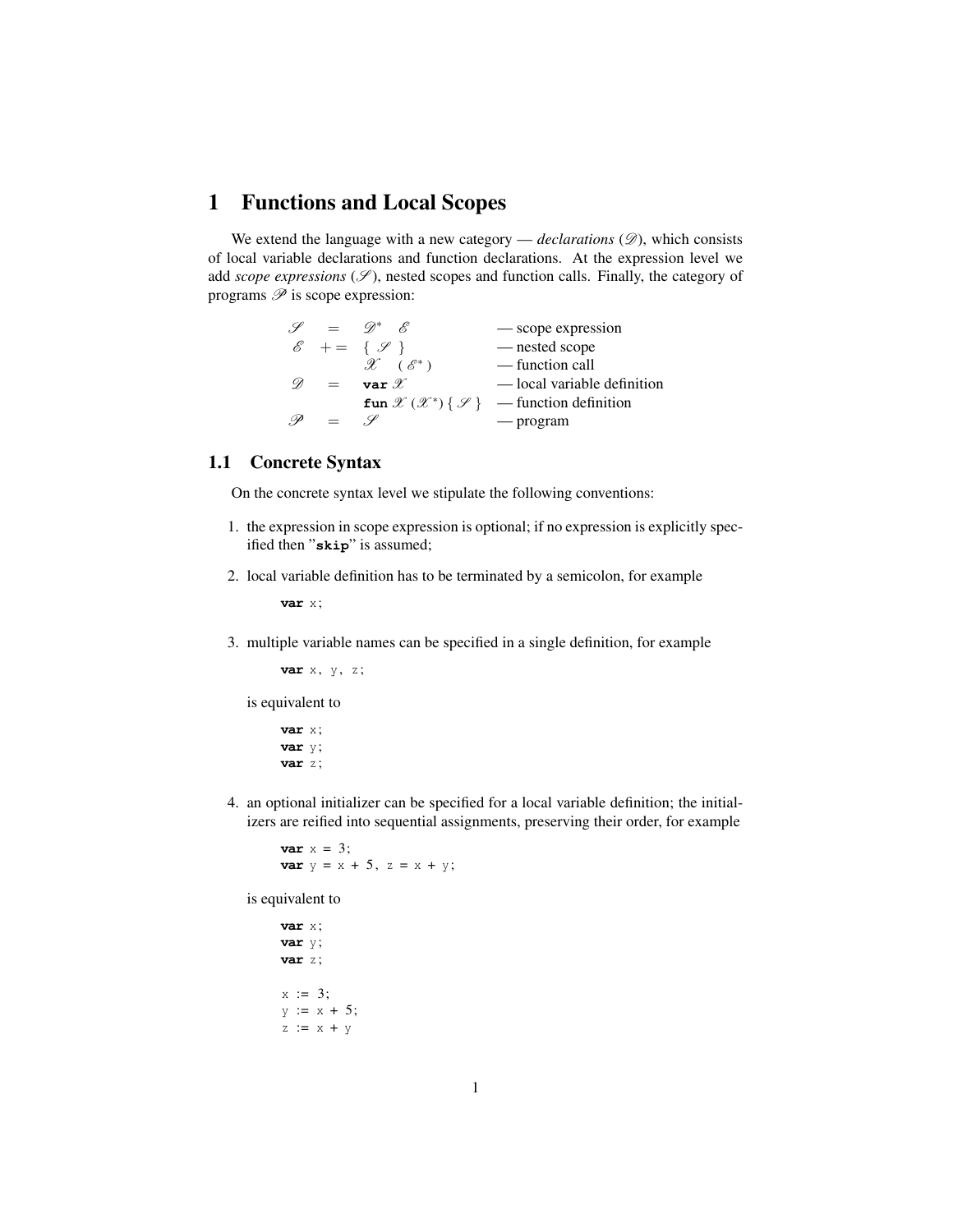- 5. scope expressions are implicitly assumed in the bodies of loops and branches of conditional expressions;
- 6. in "**repeat**" expression the scope of body's *immediate* definitions is implicitly extended to enclose the whole expression, thus

**do var** i; **read** (i) **while** x > 0 **od**

is equivalent to

**var** i; **do read** (i) **while** x > 0 **od**

7. an implicit scope expression is assumed in the initialization part of "**for**"-loop; the scope of its immediate definitions is extended to the whole expression as well, thus

**for var** i; i :=  $0, i < 10, i$  := i+1 **do write** (i) **od** 

is equavalent to

**var** i; **for**  $i := 0$ ,  $i < 10$ ,  $i := i+1$  **do write** (i) **od** 

### 1.2 Well-formedness

We assume functions to always return a values; thus, we need a way to materialize a void into some default value "⊥". We do this by introducing a new type of attribute — "Weak" — and adding the following set of rules to the inference system we used to ensure/restore expression well-formedness (see Fig. [1\)](#page-1-0).

<span id="page-1-0"></span>

| <b>Weak</b> $\vdash x, \quad x \in \mathcal{X}$                       | <b>Weak</b> $\vdash z, \quad z \in \mathbb{N}$ |
|-----------------------------------------------------------------------|------------------------------------------------|
| $Val \vdash l$ , $Val \vdash r$<br><b>Weak</b> $\vdash$ l $\oplus$ r  | Weak $\vdash$ skip; $\bot$                     |
| $\text{Ref} \vdash l$ , $\text{Val} \vdash r$<br>Weak $\vdash l := r$ | Weak $\vdash$ read $(x)$ ; $\bot$              |
| <b>Val</b> $\vdash e$                                                 | <b>Val</b> $\vdash e$ , <b>Void</b> $\vdash s$ |
| Weak $\vdash$ write $(e)$ : $\bot$                                    | Weak $\vdash$ while $e$ do $s$ od; $\bot$      |
| <b>Val</b> $\vdash e$ , <b>Void</b> $\vdash s$                        |                                                |
| Weak $\vdash$ (repeat s until e); $\bot$                              |                                                |

Figure 1: Well-formedness: additional rules for the old kinds of expressions

We also need to specify the inference rules for the *new* kinds of expressions (see Fig. [2\)](#page-2-0), and, finally, the rules for definitions (see Fig. [3\)](#page-2-1).

The top-level well-formedness condition for the while program *p* (which is now a scope expression) is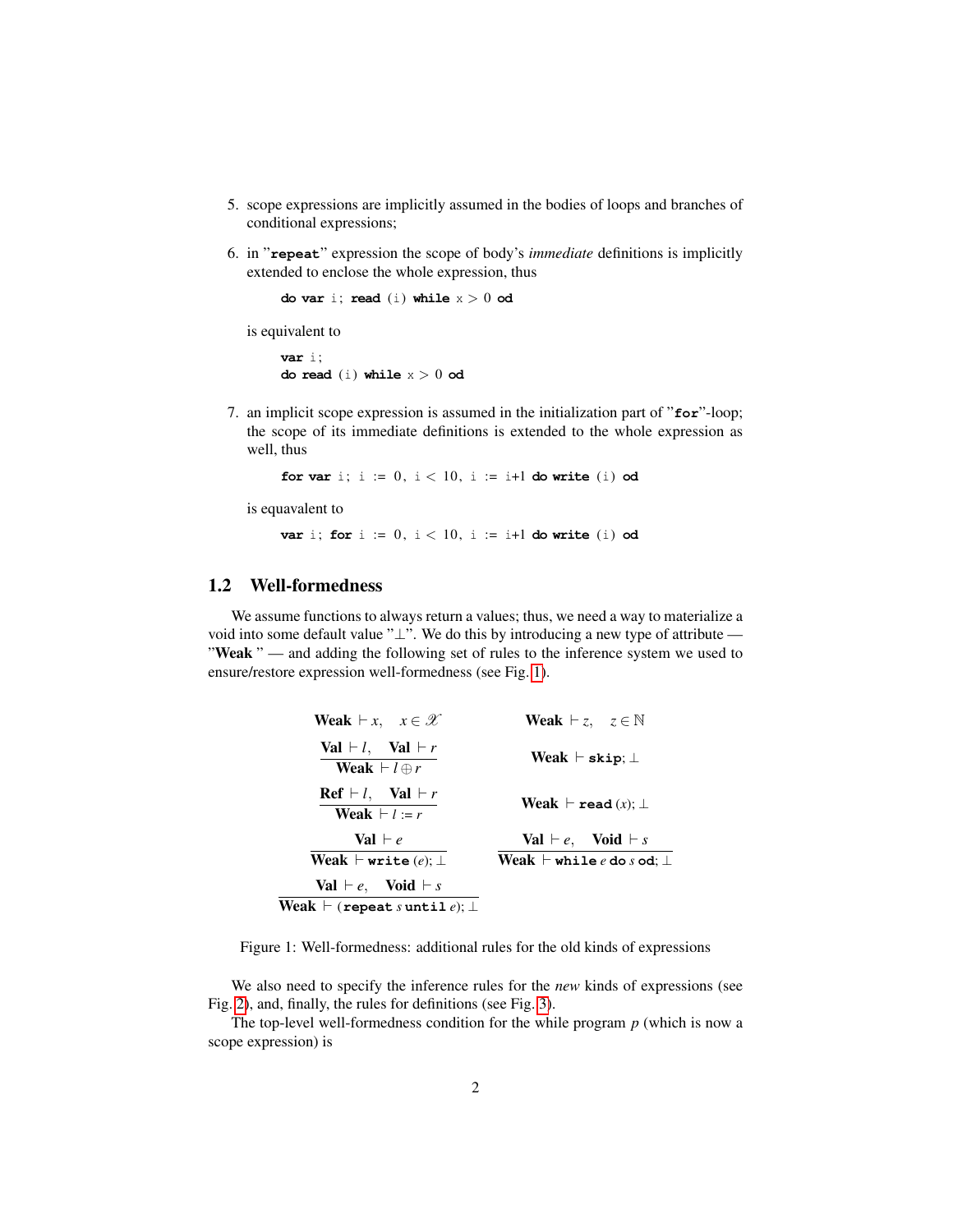<span id="page-2-0"></span>

| Val          | $e_1, ...,$ Val    | $e_k$        | Val                | $e_1, ...,$ Val | $e_k$           | Val                  | $e_1, ...,$ Val | $e_k$ |
|--------------|--------------------|--------------|--------------------|-----------------|-----------------|----------------------|-----------------|-------|
| Val          | $f(e_1, ..., e_k)$ | Weak         | $f(e_1, ..., e_k)$ | void            | $\vdash$ ignore | $(f(e_1, ..., e_k))$ |                 |       |
| $e^*$        | $\vdash$ $e$       | $\vdash$ $e$ |                    |                 |                 |                      |                 |       |
| $a \vdash d$ | $a \vdash e$       | $a \vdash e$ |                    |                 |                 |                      |                 |       |

<span id="page-2-1"></span>Figure 2: Well-formedness: additional rules for the new kinds of expressions

$$
\vdash^{\mathcal{D}^*} \varepsilon \qquad \frac{\vdash^{\mathcal{D}} d, \quad \vdash^{\mathcal{D}^*} ds}{\vdash^{\mathcal{D}^*} d ds}
$$
\n
$$
\vdash^{\mathcal{D}} \text{var } x \qquad \frac{\text{Weak } \vdash e}{\vdash^{\mathcal{D}} \text{ fun } f (\ldots) \{ e \}}
$$

Figure 3: Well-formedness: additional rules for definitions

$$
\mathbf{Void} \vdash p
$$

#### 1.3 Semantics

We now present the big-step operational semantics for functions and scopes. First, we introduce a shortcut for a multiple substitutions into a state: for a lists of variable names  $x \in \mathcal{X}^*$  and values  $v \in \mathcal{V}^*$  of equal lengths we define

$$
\sigma[x_i \leftarrow v_i] = \sigma[x_1 \leftarrow v_1] \dots [x_k \leftarrow v_k]
$$

Then, we add a new kind of value — a functional value:

$$
\mathscr{V}+ = \mathscr{X}^* \, \mapsto \, \mathscr{E}
$$

The simplest form of semantics for function calls could be as follows: assume we know that  $f$  is a function with arguments  $a_1, \ldots, a_k$  and body  $b$ ; then we evaluate its call  $f(e_1, ..., e_k)$  as follows:

$$
\xrightarrow{c} \xrightarrow{e_1 \dots e_k} \langle \langle \sigma', \omega' \rangle, v \rangle \quad \langle \sigma' [a_i \leftarrow v_i], \omega' \rangle \xrightarrow{b} c''
$$
\n
$$
\xrightarrow{f(e_1, \dots, e_k)} c''
$$

Thus, however, would describe *dynamic binding* for functions, while our goal to have a semantics with *static binding*.

So, we modify the definition of state as follows: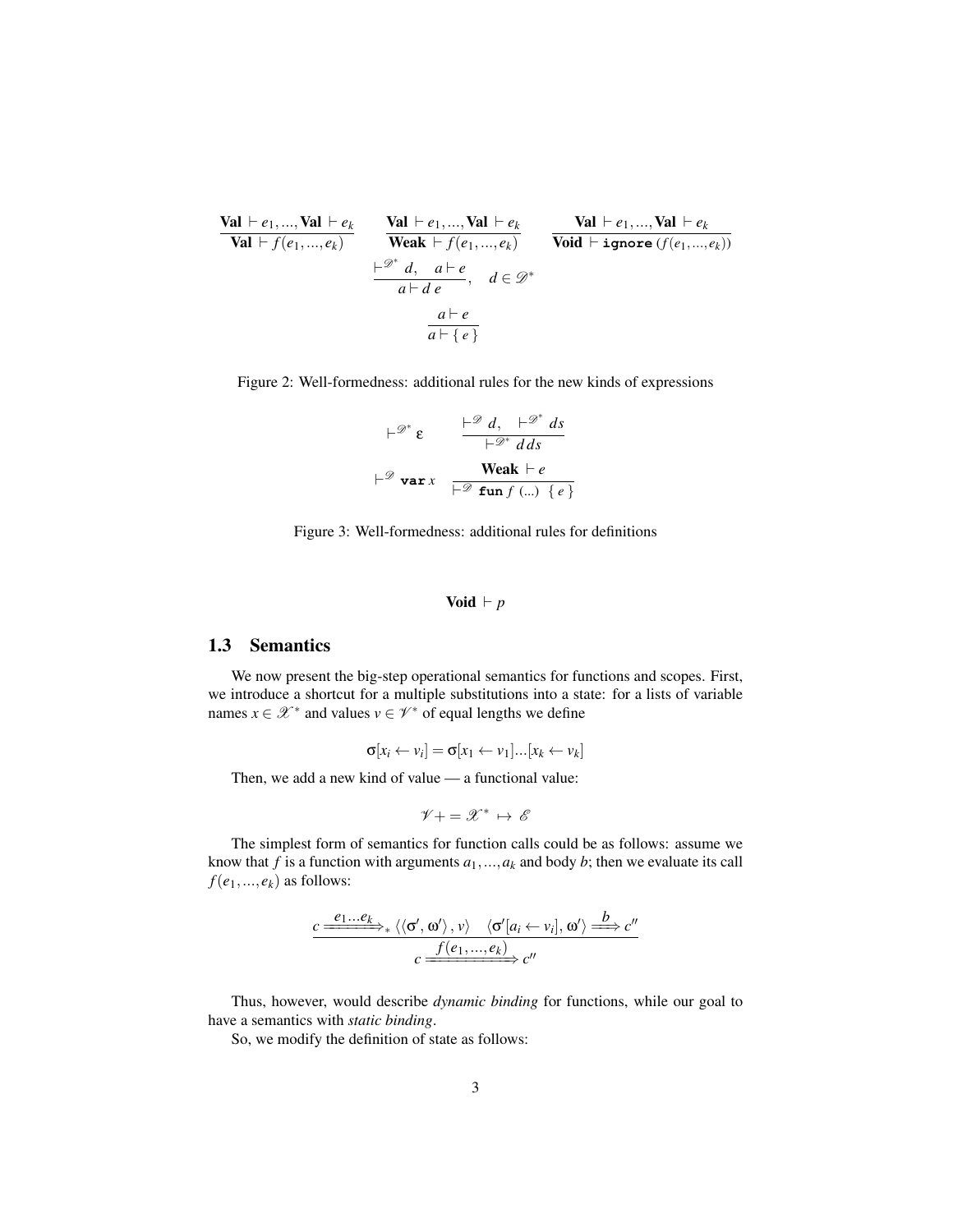$$
\Sigma = (2^{\mathscr{X}} \times (\mathscr{X} \to \mathscr{V}))^+
$$

Now a state is a non-empty list of *scopes*; in each scope we have a set of scope variables and a local state. The rightmost element of a state corresponds to the *global* state; all other elements corespond to properly ordered list of enclosing scopes for a given point in a program.

We need to redefine two primitives for states: those for reading and assigning values variables. For reading:

$$
((L, s) \sigma) (x) = \begin{cases} s x , & x \in L \\ \sigma(x) , & x \notin L \end{cases}
$$

For assigning:

$$
((L, s) \sigma) [x \leftarrow v] = \begin{cases} (L, s [x \leftarrow v]) \sigma , & x \in L \\ (L, s) (\sigma [x \leftarrow v]) , & x \notin L \end{cases}
$$

With these primitives redefined all existing semantic rules can be preserved; however, we need to put additional requirements for some rules (assignment, reading from a variable, reading from a world) to ensure that we do not deal with functional values.

Now we need some new rules describing the semantics of new constructs (definitions and function calls). For scope expressions, the following "structural" rules are sufficient:

$$
\begin{array}{ccc}\n\text{enterScope } c \xrightarrow{d} & c' & c' \xrightarrow{e} & c'' \\
\hline\nc \xrightarrow{de} & \text{leaveScope } c'' & & \text{[SCOPE]} \\
\hline\nc \xrightarrow{c} & c' & & \text{[LocALSC0PE]} \\
\hline\n\end{array}
$$

We describe the primitives enterScope / leaveScope below; the transition  $\Rightarrow \Rightarrow \Rightarrow$  " is, again, described with obvious structural rules:

$$
c \stackrel{\mathbf{E}}{\Longrightarrow} \mathcal{D}^* c
$$
 [DEFSEMPTY]

$$
\frac{c \xrightarrow{d}}{c \xrightarrow{dds}} c' \xrightarrow{c'} \frac{ds}{c^*}
$$
\n[DEFSIONEMPTY]

The interesting part is the relation "  $\Longrightarrow_{\mathcal{D}}$ ":

$$
c \xrightarrow{\text{var } x} g \text{ addName } x \text{ 0 } c
$$
 [DEFVaR]

$$
c \xrightarrow{\textbf{fun } f(x_1...x_k) \{e\}} \mathscr{D} \textbf{addName } f(x_1...x_k \mapsto e) c
$$
 [DEFUN]

where the primitive "addName" is defined as follows: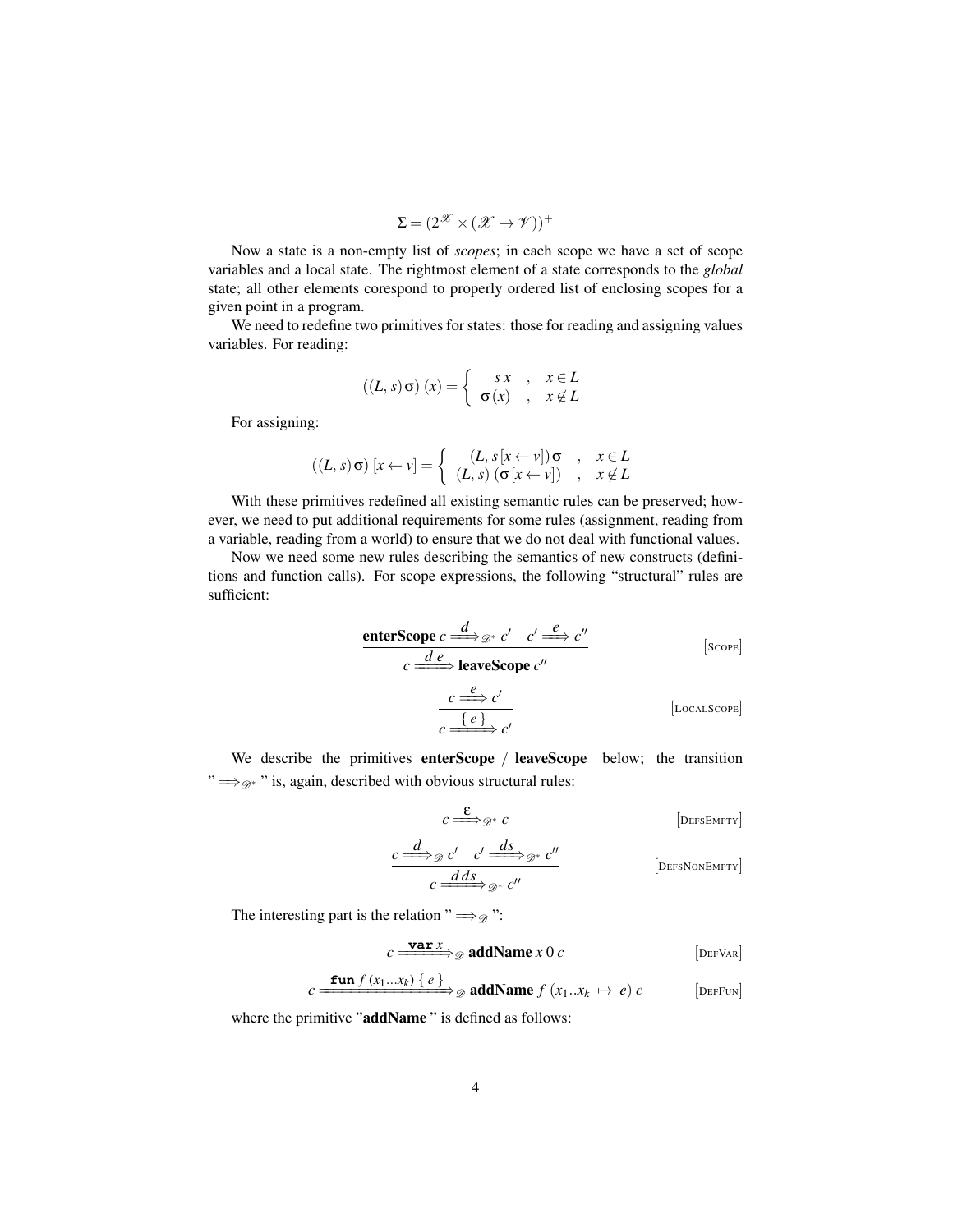addName  $x v \langle (L, s) \sigma, \omega \rangle = \langle (L \cup \{x\}, s[x \leftarrow v]) \sigma, \omega \rangle$ 

and we introduce the following shortcut for adding multiple names at once:

addName\*  $\langle x_1, x_1 \rangle ... \langle x_k, v_k \rangle$   $c =$  addName  $x_k$   $v_k$  (...(addName  $x_1$   $v_1$   $c) ...$ )

Now we define the primitives enterScope / leaveScope :

enterScope  $\langle \sigma, \omega \rangle$  =  $\langle (\varnothing, \Lambda) \sigma, \omega \rangle$ leaveScope  $\langle (L, s) \, \sigma, \omega \rangle$  =  $\langle \sigma, \omega \rangle$ 

Finally, we need to define the semantics for function calls:

$$
\sigma f = (a \mapsto e)
$$

$$
\langle \sigma, \omega \rangle \xrightarrow{e_1 \dots e_k} \langle c', v \rangle
$$

$$
v_i \in \mathbb{Z}
$$
**addName\***  $\langle a_1, v_1 \rangle \dots \langle a_k, v_k \rangle$  (enterFunction  $c' \rangle \xrightarrow{e} \langle c'', w \rangle$ 
$$
\langle \sigma, \omega \rangle \xrightarrow{f(e_1 \dots e_k)} \langle \text{leaveFunction } c' \text{ (global } c''), w \rangle
$$
 [Call]

The primitives "enterFunction / leaveFunction / global " are defined as follows:

enterFunction  $\langle \sigma, \omega \rangle$  =  $\langle$ enterScope (global  $\sigma$ ), ω $\rangle$ **leaveFunction**  $\langle (L', s') \varepsilon, \omega \rangle$   $(L, s)$  =  $\langle (L, s) \varepsilon, \omega \rangle$ leaveFunction  $\langle (L', s')\sigma, \omega \rangle$   $\langle L, s \rangle$  =  $\langle (L', s')$  (leaveFunction σ  $(L, s) ) , \omega \rangle$  , σ  $\neq$  ε  $\text{global}(L, s) \varepsilon = (L, s)$ global  $(L, s)$ σ = global σ, σ  $\neq \varepsilon$ 

# 2 Functions and Local Scopes in Stack Machine

To support functions and local scopes the stack machine has to be essentially redesigned.

First, we add a new notion — *location* (*Loc*) — to the definition of stack machine. A location specifies where a non-stack operand of an instruction resides. For now the three kinds of locations are sufficient:

| global $\mathscr X$ | — global variable   |
|---------------------|---------------------|
| local $\mathbb N$   | — local variable    |
| arg $\mathbb N$     | — function argument |

Thus, now operands for instructions ST, LD and LDA are locations. Moreover, the set of *values* for stack machine now contains references to locations as well as plain integer numbers:

$$
\mathscr{V}=\mathbb{Z}\mid\text{ref}\ \mathcal{L}oc
$$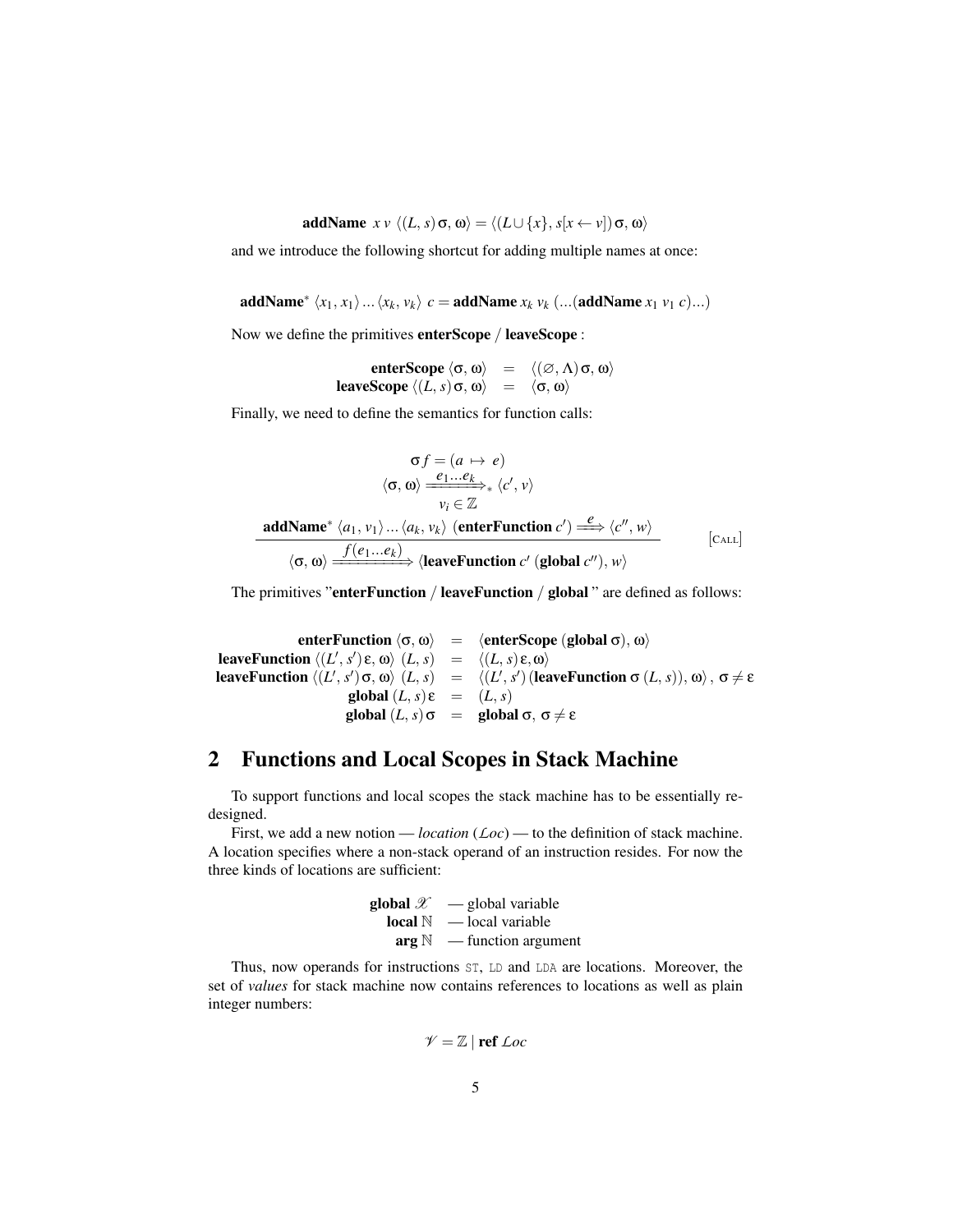Next, we need a whole new bunch of instructions:

GLOBAL  $\mathscr{X}$  — declaration of global variable CALL  $\mathscr{X} \mathbb{N}$  — function call BEGIN  $\mathscr{X} \mathbb{N} \mathbb{N}$  — begin of function  $END \text{ } - \text{ } end \text{ } of \text{ } function$ 

Next to last, in addition to a regular state we add the notion of *local state*:

$$
\Sigma_{loc} = (\mathbb{N} \to \mathscr{V}) \times (\mathbb{N} \to \mathscr{V})
$$

Local states keep values of arguments and local variables, indexed by their numbers, respectively.

Finally, we modify the configuration for stack machine:

$$
\mathscr{C} = \mathscr{V}^* \times (\Sigma_{loc} \times \mathscr{P})^* \times (\Sigma_{loc} \times \Sigma) \times \mathscr{W}
$$

In addition to a regular stack of values, global state and a world now the configurations contains two more items:

- a *control stack*, which is a stack of pairs of local state and programs, which keeps track of return points;
- a local state, which keeps a current local state.

For extended state we need to refedine the primitives for reading

$$
\begin{array}{rcl}\n\langle\langle a, l\rangle, g\rangle & [\text{local } n] & = & l(n) \\
\langle\langle a, l\rangle, g\rangle & [\text{arg } n] & = & a(n) \\
\langle\langle a, l\rangle, g\rangle & [\text{global } x] & = & g(x)\n\end{array}
$$

and the assignment

$$
\begin{array}{rcl}\n\langle\langle a,l\rangle,g\rangle &[\textbf{local }n\leftarrow v] &=& \langle\langle a,l[i\leftarrow v]\rangle,g\rangle \\
\langle\langle a,l\rangle,g\rangle &[\textbf{arg }n\leftarrow v] &=& \langle\langle a[i\leftarrow v],l\rangle,g\rangle \\
\langle\langle a,l\rangle,g\rangle &[\textbf{global }x\leftarrow v] &=& \langle\langle a,l\rangle,g[x\leftarrow v]\rangle\n\end{array}
$$

Now we need to specify the operational semantics for the stack machine (see Fig. [4](#page-6-0) – Fig. [7\)](#page-7-0). The primitive createLocal is defined as follows:

**createLocal** s 
$$
n_a n_l = \langle s[n_a...], \langle [i \in [0..n_a-1] \mapsto s[n_a-i-1]], [i \in [0..n_l-1] \mapsto 0] \rangle \rangle
$$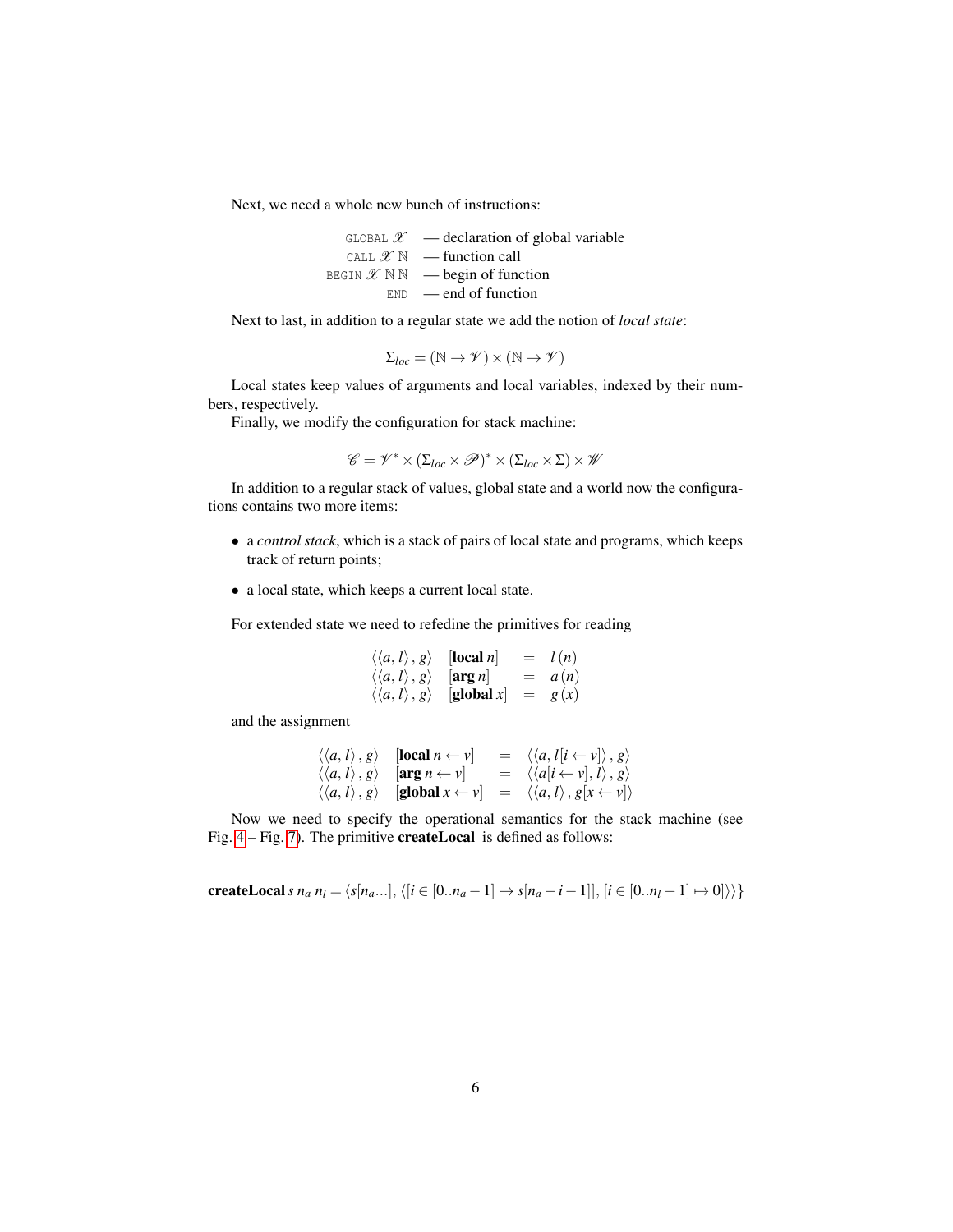<span id="page-6-0"></span>
$$
P \vdash c \xrightarrow{\mathcal{E}} \mathcal{S}M \ c \qquad \qquad \text{[STOPSM}]
$$
\n
$$
\frac{P \vdash \langle (x \oplus y)s, s_c, \sigma, \omega \rangle \xrightarrow{P} \mathcal{S}M \ c'}{P \vdash \langle yxs, s_c, \sigma, \omega \rangle \xrightarrow{[BINOP \otimes]P} \mathcal{S}M \ c'} \qquad \qquad \text{[BINOPSM}]
$$
\n
$$
\frac{P \vdash \langle z,s,c, \sigma, \omega \rangle \xrightarrow{[CONST z]P} \mathcal{S}M \ c'}{P \vdash \langle s,s_c, \sigma, \omega \rangle \xrightarrow{[CONST z]P} \mathcal{S}M \ c'} \qquad \qquad \text{[CONSTSM}]
$$
\n
$$
\frac{P \vdash \langle z, \omega' \rangle = \text{read } \omega, \langle zs, s_c, \sigma, \omega' \rangle \xrightarrow{P} \mathcal{S}M \ c'}{P \vdash \langle s,s_c, \sigma, \omega \rangle \xrightarrow{READP} \mathcal{S}M \ c'} \qquad \qquad \text{[READSM}]
$$
\n
$$
\frac{P \vdash \langle s, s_c, \sigma, \omega \rangle \xrightarrow{WRITE} \mathcal{S}M \ c'}{P \vdash \langle zs, s_c, \sigma, \omega \rangle \xrightarrow{WRITE} \mathcal{S}M \ c'} \qquad \qquad \text{[WRITESM}]}
$$
\n
$$
\frac{P \vdash \langle s, s_c, \sigma, \omega \rangle \xrightarrow{[DROP]P} \mathcal{S}M \ c'} \qquad \qquad \text{[DROPSM}]
$$

Figure 4: Stack machine: basic rules

$$
\frac{P \vdash \langle [\sigma(x)]s, s_c, \sigma, \omega \rangle \xrightarrow{P} \mathscr{S}_M c'}{P \vdash \langle s, s_c, \sigma, \omega \rangle \xrightarrow{[\text{LD }x]p} \mathscr{S}_M c'}
$$
\n
$$
\frac{P \vdash \langle [\text{ref }x]s, s_c, \sigma, \omega \rangle \xrightarrow{P} \mathscr{S}_M c'}{P \vdash \langle s, s_c, \sigma, \omega \rangle \xrightarrow{[\text{LD A }x]p} \mathscr{S}_M c'}
$$
\n[LDA<sub>SM</sub>]

$$
\frac{P \vdash \langle vs, s_c, \sigma[x \leftarrow v], \omega \rangle \xrightarrow{P} \mathscr{S}M \ c'}{P \vdash \langle v[\text{ref } x]s, s_c, \sigma, \omega \rangle \xrightarrow{[ST1]P} \mathscr{S}M \ c'}
$$
 [STI<sub>SM</sub>]

$$
\frac{\langle zs, s_c, \sigma[x \leftarrow z], \omega \rangle \xrightarrow{P} \mathscr{S}M C'}{\langle zs, s_c, \sigma, \omega \rangle \xrightarrow{[STx]P} \mathscr{S}M C'} [s_{TSM}]
$$

Figure 5: Stack machine: state operations